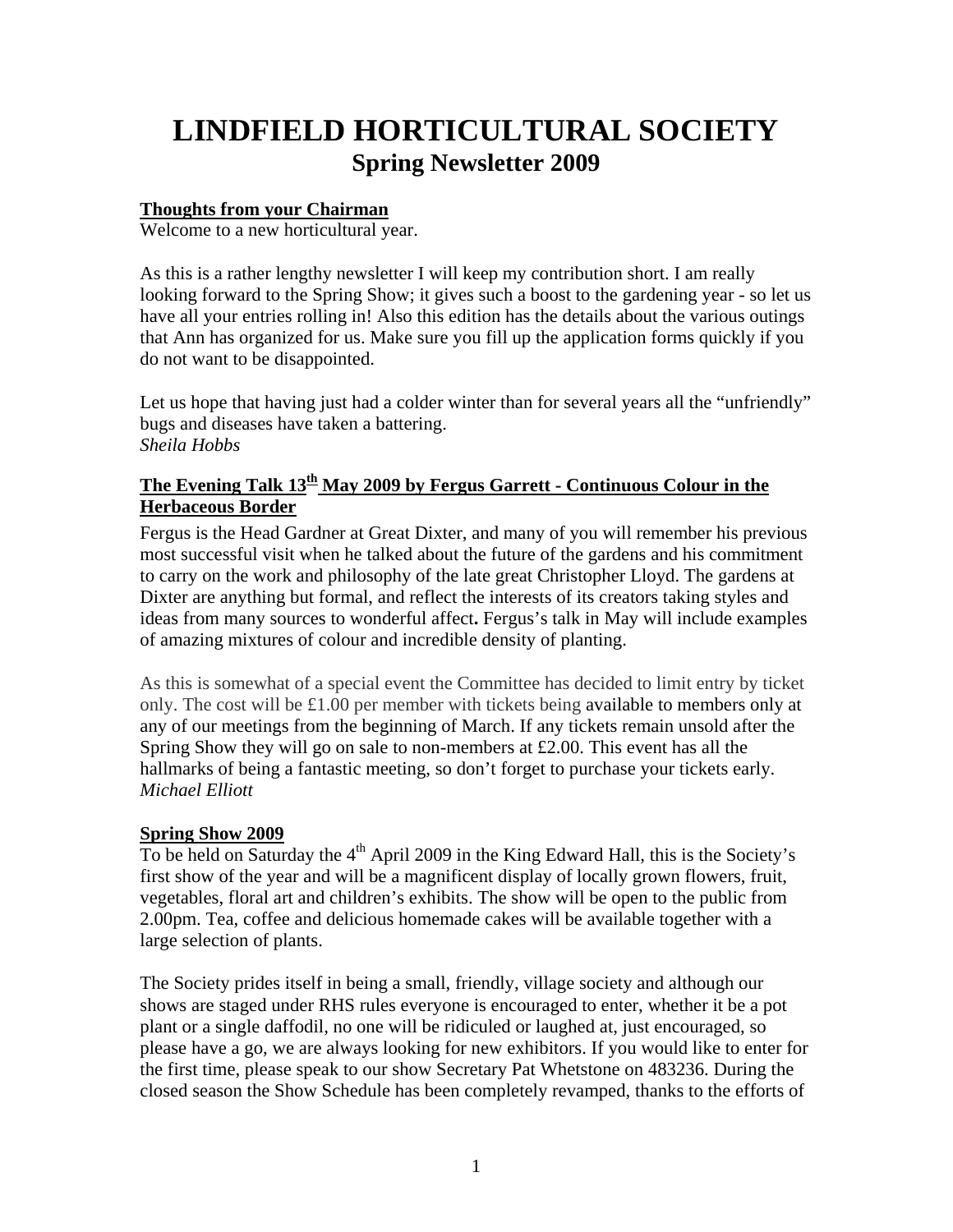Richard Hilson and his team. The schedule is now more user friendly, contains more novice and amateur classes and more detailed explanations, which should help new entrants. Richard is always willing to help with showing and staging exhibits, you just have to ask.

Exhibitors are reminded that as many entries as possible should be made by 10pm on Wednesday 1<sup>st</sup> April and should be delivered to 25 Eastern Road, Clough's 27-31 Sunte Avenue or to Abbots Pharmacy (formerly Harmony) in the High Street. However, entries can be made by telephone to 01444 483236 or online to [whets25@tinyworld.co.uk](mailto:whets25@tinyworld.co.uk) by 1pm on Thursday 2<sup>nd</sup>. All Exhibits can be staged between 7pm and 9pm on the Friday or between 8am and 10.30am on Saturday.

There are two misprints in the Schedule for which Martin apologises. Firstly in the Flower Arranging classes, arrangements in classes 74 to 76 inclusive which have to be completed in the Hall, can also be staged on the Friday evening as well as the Saturday morning; this will also apply to the Flower Arranging classes for the Summer and Autumn Shows. In addition for those classes the prize money will be  $1^{st}$  £2.50,  $2^{nd}$  £1.50 and  $3<sup>rd</sup>$  £1.00. Secondly in class 207 in the Summer Show, it should read that it is restricted to Ladies only. *Michael Elliott* 

## **Garden Visits for 2009**

Set out below are the details for this year's garden visits as referred to on the back of the Show Schedule. Because of the popularity of these outings only members of the Society may purchase tickets. This means that tickets may not be brought either by members for their guests or by non-members of the Society.

## *Coach Trip - Goodnestone Park – Wednesday 10 June*

Goodnestone Park Gardens are near Wingham, Canterbury, and have been the home of Lord FitzWalter's family since it was built over 250 years ago. Not surprisingly the grounds are very relaxing and reflect the fact that this is a family home which is not managed in accordance with the standard National Trust model. It consists of:

- 14 acres of gardens
- Arboretum
- Parterre
- Three linked walled gardens covering several acres which include shrubs, flowers and vegetables
- House built in 1700 to which Jane Austen was a frequent visitor (her elder brother marrying the daughter of the house) and a tour of which is included in the LHS entry price
- Tearoom offering refreshments and light lunches (picnics are allowed in the gardens)
- Small Nursery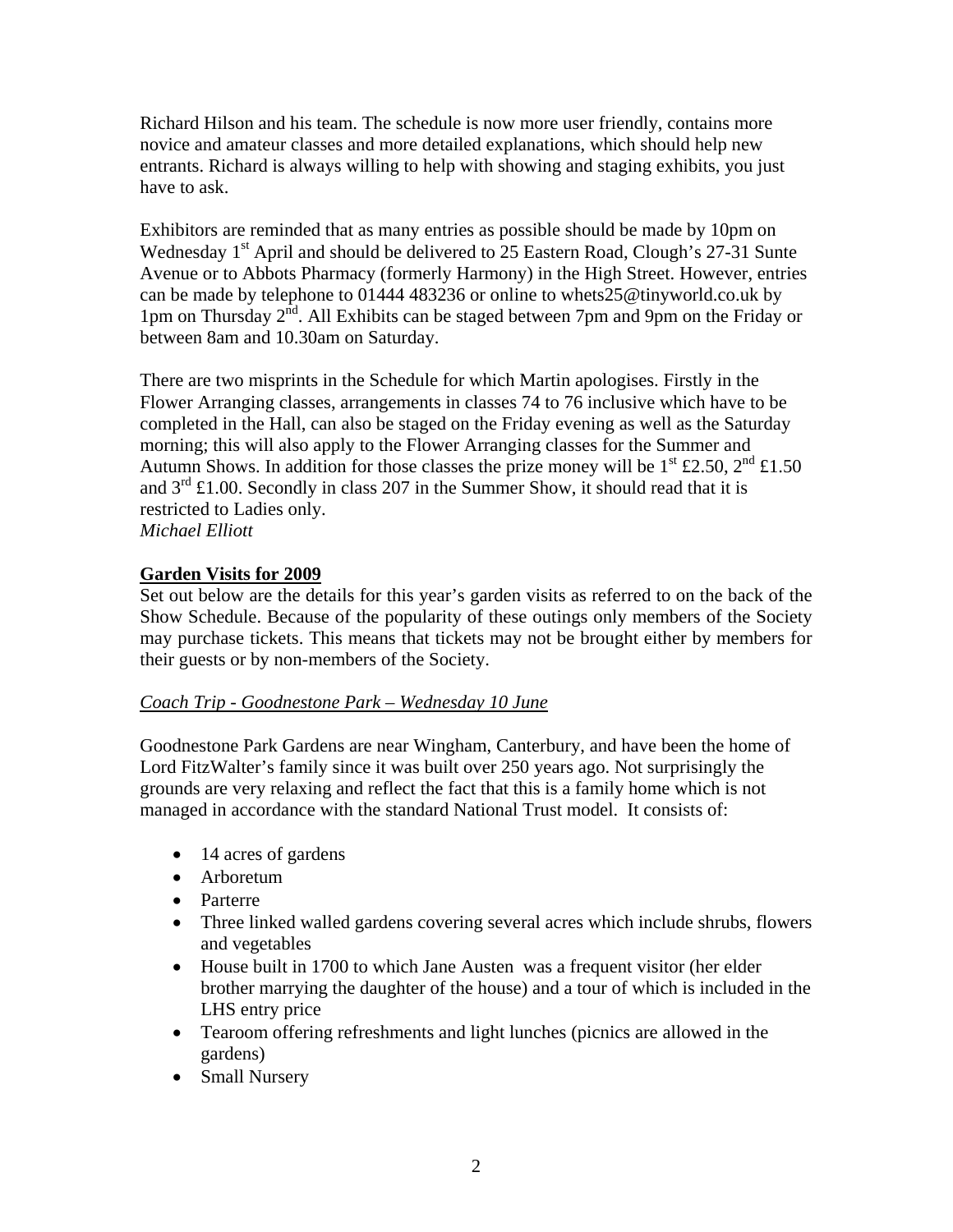The coach will leave Lindfield at 9am. The cost of a ticket covers coach travel, tips and entrance. Please use the attached application form at the end of this newsletter to order tickets.

#### *Coach Trip - RHS Wisley – Tuesday 14 July*

These gardens are so well known as not to need any description, but for the benefit of anyone who has not been there before there are several eating places within the main site and there is also a picnic area outside the gardens.

The coach will leave Lindfield at 9am. The cost of a ticket covers coach travel, tips and entrance. Please use the attached application form at the end of this newsletter to order tickets.

## *Self Drive / Seek-a-Lift – Titsey Place – Wednesday 5 August*

This is an opportunity to visit to Titsey Place and Gardens, near Oxted, Surrey on a "self drive / having a lift" basis. It is an easy journey from Lindfield which takes no more than 50 minutes. The Titsey Estate is one of the largest surviving historic estates in Surrey dating back to the mid sixteenth century. Nestling under the North Downs the mansion house, Titsey Place, with its stunning garden, lakes, walled kitchen garden and park offers panoramic views, making an idyllic setting. Part of the house is open to the public and in addition to fine furniture and china includes paintings by Canaletto and Reynolds amongst others. There is a very nice new tea room serving mainly tea and cakes which opens at 1pm and a picnic area which can be used from 12 noon.

The garden is open from 1pm to 5pm and there are guided tours of the house at 1.30, 2.30 and 3.30pm, the latter last about 45 minutes (unaccompanied tours are not permitted). The cost of entering the garden only is £4 and for the house and garden is £7.50.

If you wish to come on this visit please complete the appropriate form at the end on the newsletter. Members having a car are asked to indicate whether they are prepared to offer a lift to those who do not and if so how many. Members not having transport should indicate accordingly on the form and I will attempt to link you up with someone, although obviously I cannot promise that there will be enough lifts available.

I will be there by 12.45pm there but will be no specific meeting time as members will pay individually when they are ready to go in. However if you wish to have a tour of the house the number of these tickets is limited and they are sold on a first come first served basis. Directions to the gardens will be sent out to those drivers who submit a form which will include the caveat: "Do not use a satellite navigation system after turning off the A25 as this will take you to the WRONG entrance to Titsey Place".

## THERE WILL NOT BE AN OPPORTUNITY TO CIRCULATE ANOTHER APPLICATION FORM. TICKETS WILL BE ALLOCATED ON A FIRST COME FIRST SERVED BASIS.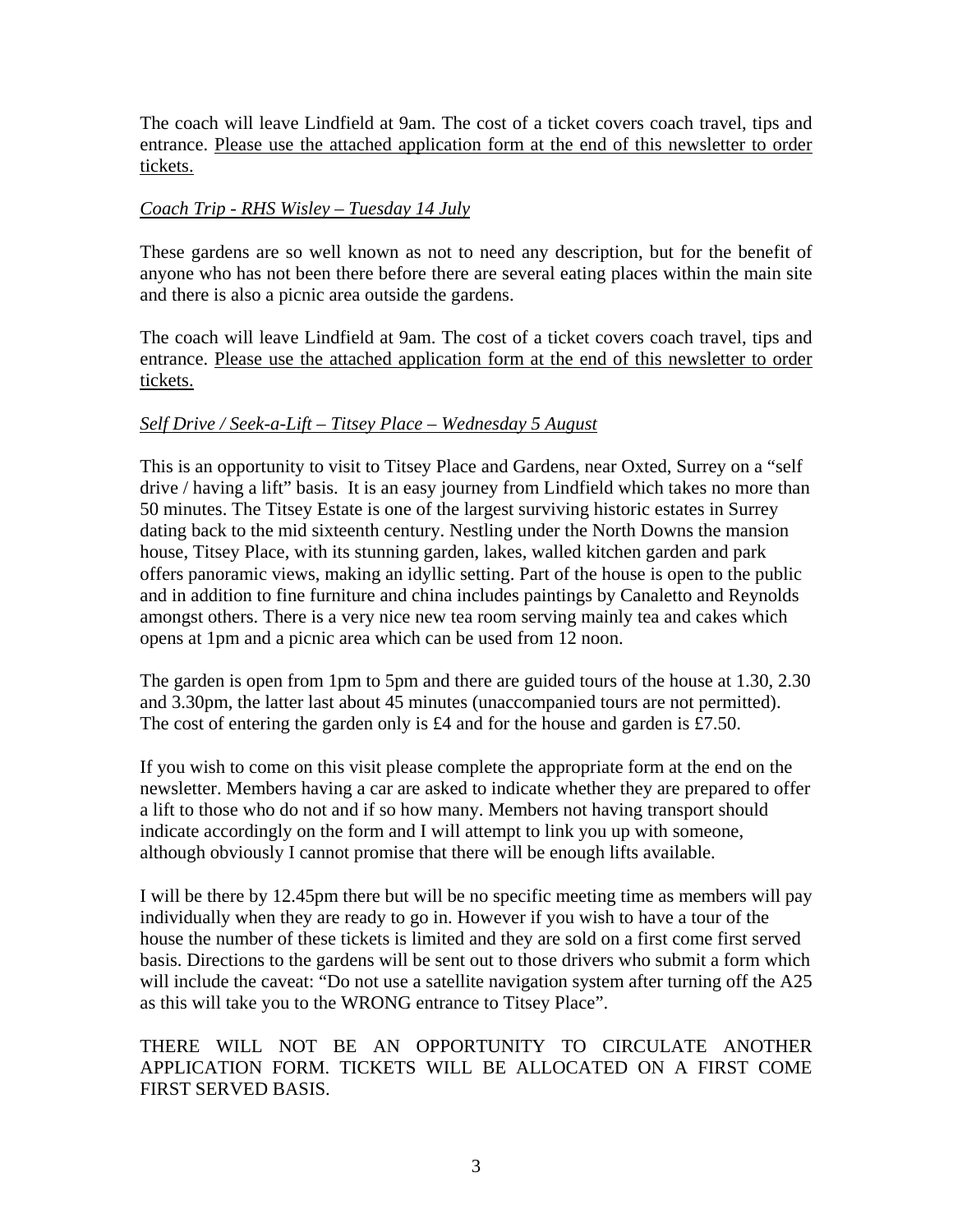## **PLEASE ENCLOSE A SEPARATE CHEQUE TO COVER EACH COACH OUTING** YOU WISH TO BOOK TICKETS FOR. PLEASE ALSO ENCLOSE A STAMPED SELF ADDRESSED ENVELOPE FOR THE RETURN OF YOUR TICKETS AND/OR DIRECTIONS ETC TO TITSEY PLACE.

I hope you find the outings enjoyable. *Ann Higgins* 

#### **Society's Website**

We are pleased to announce that due to some brilliant work by one of our members, Tim Richardson, the Society's Website has been updated and can be viewed at www.lindfieldhorts.org.uk Please let us know what you think about it. *Committee* 

#### **Sponsor a Class**

In 2009 for the first time in many years we have increased prize money, not by very much but mainly to improve the ratio between first, second and third and to encourage more entrants in the specialist classes. Putting on a show is really quite expensive and we are therefore appealing to those members who can afford to do so, to sponsor a class in 2009. Just one class in one show would cost £2.00, the same class in all three shows £6.00; or a specialist class in one shows £5.00 and in all three shows £15.00. If any one Is prepared to help we would be most grateful. *Michael Elliott* 

#### **It's a Disaster**

At February's Committee Meeting our Membership Secretary for the last 18 years, Tom Hughes announced that he would be standing down from the post at the next AGM. Tom was adamant and could not be persuaded to reconsider.

We have therefore only a few months to find a successor and for Tom to teach them the ropes. If need be we feel that the job can be split into two with the collection of subscriptions and the keeping of records separated from the distribution of Schedules and Newsletters. Over the last few years the Committee has become smaller and smaller and ever more dependant on non-committee helpers. It is now impossible for those currently on the Committee to absorb any more work and consequently we are appealing for someone from our 450 member Society to come forward to take on this post in whole or in part. Please seriously consider if you can help. If you would like to discuss the post with any of the Officers please do so: Sheila, Martin, Michael or Alison would be only too pleased to hear from you.

*Committee* 

## **Sundries Centre**

Spring is in the air, the birds are singing, buds are forming and your Sundries Centre has a nice new shiny shed full of nice new shiny stock – same old site, but new shed. The latest price list can be found at the end of the newsletter. I am sorry about the price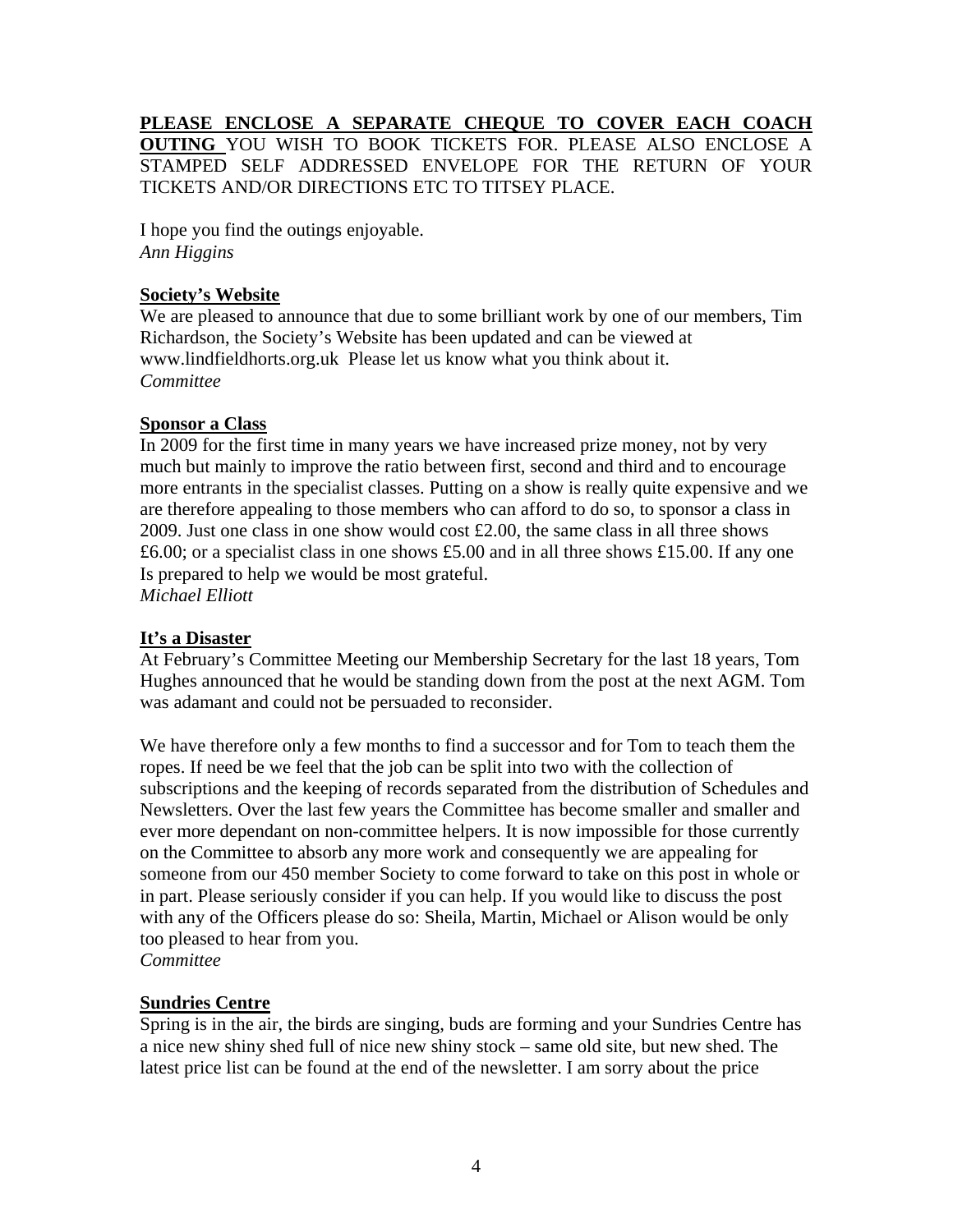increases but it is of course outside our control; we buy directly from the wholesaler and remain a lot cheaper than the Garden Centres.

You will find many new items on the price list since now that we have a new home we can stock those additional items you have been asking for over the last 12 months or so. I draw your attention to: Peat-free compost – Cocofibre, Groworganic Manure (Growmore without the chemicals), Vermiculite and Maxicrop by the litre (bring your own bottle for Maxicrop – it's half the price). Many other items can be obtained from the wholesaler to order: trowels, forks, rakes etc. If you have any particular needs call in at the shed or give me a ring (482097) and I will give you a price.

As many of you will have noticed the Sundries Centre opening dates on the membership card do not line up with the dates in the Schedule. The ones in the Schedule are the correct ones.

*Opening Dates for Spring (9.30 to 11am)* **March** Saturday 28<sup>th</sup> **April** Saturday 11<sup>th</sup> Sunday  $26<sup>th</sup>$ May Saturday 9<sup>th</sup> Saturday 16<sup>th</sup> Sunday 24<sup>th</sup>

*Noreen Smith* 

## **Christmas Social**

We would like to thank all those who attended the Christmas Social on the  $5<sup>th</sup>$  December for their many words of appreciation and thanks. It was not all down to us; there were many unsung heroes who laid the tables, cut up the food, made up the plates, made mince pies, served at the bar and waited on tables, and these are the people who should have your and our thanks. It is really a team effort, although this year it was the Sussex Harmonisers that made it extra special. They provided wonderful entertainment and the ovation and cheering at the end of their performance showed just how much it was enjoyed. You will all be pleased to know that they will be performing again this year, so book the date - Friday 4<sup>th</sup> December 2009. The numbers were better than last year although it was unfortunate that nine members had to drop out at the last minute (there were some nasty bugs doing the rounds.) The only downside of the event was the cost, especially that of the food. The price of the Social has been £7.50 for the last five years and unfortunately it will have to go up this year. Finally can we thank all the people that made a donation to the exit collection, as we were able to make a  $\pounds 100$  donation to the Sussex Air Ambulance.

*Alison & Michael Elliott*

# **Appeal to help the KEH**

One of the reasons why our membership subscription is so low is that the King Edward Hall charges us very favourable rates for our meetings and shows. The KEH does not make large profits and relies on the income from Village Day to help maintain the fabric